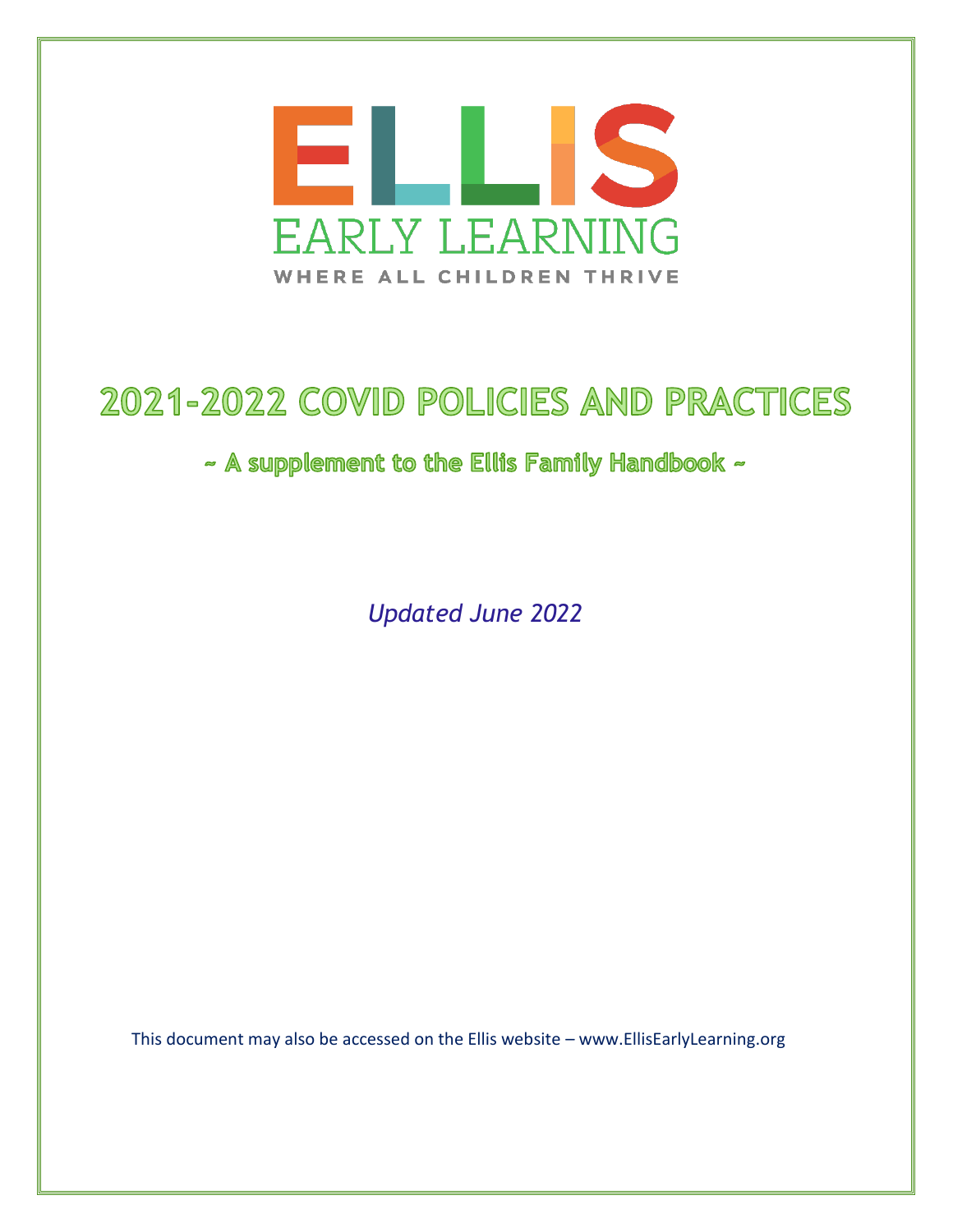

#### *Important Notes:*

- New protocols for children under two and for two year olds have been added to this document
- For children over 2, rapid tests at Ellis will only be used if exposures happen *at Ellis*
- **Consent forms will need to be signed for all children ages 2 and older** to participate in our (rapid) "Testing for Childcare" program, which is an adaptation of the "test and stay" protocol many K-12 schools use.
- Weekly, now individual, PCR testing is available for children ages 3 and up, and their family members, and is highly recommended. **PCR testing for children under 3 will be available for those who have registered, based on the availability of medical volunteers. See below for more information.**
- If your family hasn't signed any version of this supplement already, please sign the **required Family Acknowledgment Form** at the end of this document and email or submit it to any Ellis front desk. If you need a form printed for you, please let Jennifer Da Silva [\(jdasilva@ellisearlylearning.org\)](mailto:jdasilva@ellisearlylearning.org) or Gladys Barboza (gbarboza@ellisearlylearning.org) know.
- All information provided is subject to change, based on evolving public health information.
- Please feel free to contact CEO, Lauren Cook, or VP of Programs, Claire McNally, with questions [\(laurencook@ellisearlylearning.org](mailto:laurencook@ellisearlylearning.org) [/ cmcnally@ellisearlylearning.org\)](mailto:cmcnally@ellisearlylearning.org)

## **CHILDREN UNDER 2**

### COVID EXPOSURE IN THE HOME PROTOCOL – ONGOING EXPOSURE (QUARANTINE)

- $\bullet$  If the exposure is in the household (e.g. a family member), notify Ellis immediately via email\*
- Children with positive household members must quarantine for a minimum of 5 days, and test (PCR or molecular) on the 5<sup>th</sup> day or later before returning to Ellis
- If Day 5's or later test was negative and your child has **no COVID symptoms**, and the symptoms of the positive person(s) in the home are subsiding, the child may return to Ellis with submission of their negative test
- If your child tests negative, but is exhibiting COVID symptoms, the child must stay home for 10 days and return on Day 11 following the onset of COVID symptoms

#### COVID EXPOSURE OUTSIDE THE HOME PROTOCOL (TEST AND STAY)

- If a child under 2 is exposed to COVID outside the home (Ellis or elsewhere), EEC has approved "off-label" use of rapid antigen tests for children under 2, when administered by the parent or caregiver
- Exposed children must participate in daily rapid testing before entering the classroom for 5 days after exposure
- Tests may be taken at home, with photo proof of the test result, or at Ellis with an Ellis test

#### COVID POSITIVE PROTOCOL FOR INFANTS AND TODDLERS UNDER 2 (ISOLATION)

- Report the positive case in the household to Ellis **via email** to Lauren and/or Claire [\(LaurenCook@EllisEarlyLearning.org](mailto:LaurenCook@EllisEarlyLearning.org) or [Cmcnally@EllisEarlyLearning.org\)](mailto:Cmcnally@EllisEarlyLearning.org)
- Stay home for 5 days (positive test or symptom onset is Day 0)
- On Day 6 or later, take a rapid test to determine if still positive
- If the test is positive, continue to isolate until a negative test is obtained and the child is asymptomatic or symptoms subside through day 10, returning to care no later than day 11
- If a test on Day 6 or later is negative and your child is **asymptomatic**, your child may return to Ellis

\*Submit negative test results **via email** to Lauren and/or Claire [\(LaurenCook@EllisEarlyLearning.org](mailto:LaurenCook@EllisEarlyLearning.org) or [Cmcnally@EllisEarlyLearning.org\)](mailto:Cmcnally@EllisEarlyLearning.org) to return to Ellis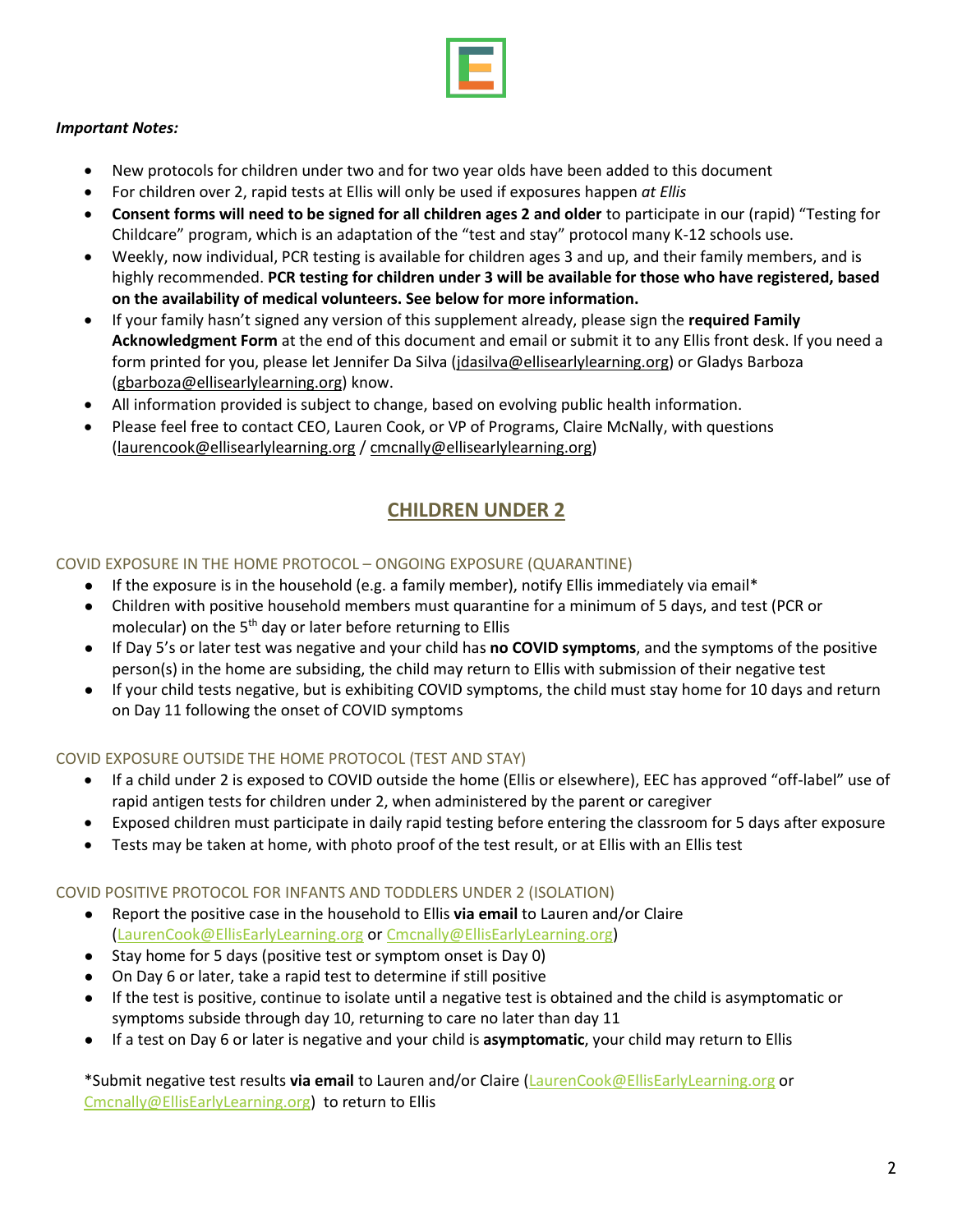

## **CHILDREN AGES 2 AND UP**

## UPDATED MASK GUIDANCE FOR TODDLERS IN FROGGIES, BEARS, BUTTERFLIES, & CEDAR CLASSROOMS

- Masks for children in 2-year-old classrooms are optional, effective June 13th
	- o Parents/Caregivers should notify their teachers if they would like mask-wearing enforced for their child
	- $\circ$  Because many of our two-year-old friends have difficulty wearing their masks properly and for a long duration, we believe a mask option will support our teachers so they can better focus on social emotional development and the curriculum

## COVID EXPOSURE PROTOCOL FOR THOSE OVER 2 (QUARANTINE)

- With a signed consent form on file per child, and with adherence to **[EEC's general mask](https://www.mass.gov/doc/mask-usage-in-eec-child-care-programs/download)-wearing policy**, following an exposure to COVID at Ellis or elsewhere, a student may opt in to daily, on-site morning rapid testing for 5 consecutive days to avoid quarantine
	- $\circ$  Those who opt out will need to quarantine for at least 5 days from the point of exposure and must submit a negative test on day 5 or later
- With a signed consent form on file, a child can also participate in rapid testing when symptomatic at Ellis to stay in the program when symptoms don't contradict our existing health policy (Of note, regardless of COVID, children may not attend Ellis with a fever of 100.0 degrees Fahrenheit or higher, or with gastrointestinal issues (nausea, vomiting, and diarrhea). *To return to Ellis following these symptoms, your child must be symptom-free without the aid of medications for at least 24 hours.)*

### COVID POSITIVE PROTOCOL FOR THOSE OVER 2 (ISOLATION)

- Report the positive case to Ellis **via email** to Lauren or Claire [\(LaurenCook@EllisEarlyLearning.org](mailto:LaurenCook@EllisEarlyLearning.org) or [Cmcnally@EllisEarlyLearning.org\)](mailto:Cmcnally@EllisEarlyLearning.org)
- Stay home for 5 days (exposure date is Day 0)
- On Day 6, begin taking a rapid test daily (at home or Ellis) to determine when negative
- If the test is positive, continue to isolate until a negative test is obtained and the child is asymptomatic or symptoms subside through day 10, returning to care no later than day 11
- If a test on Day 6 or later is negative and your child feels well/has subsiding symptoms, you may return to Ellis to take an on-site rapid test to stay

## **SPECIAL SCENARIO- ONGOING HOUSEHOLD EXPOSURE** (for families who cannot ensure 100% isolation from a positive individual in the home):

#### HOUSEHOLD EXPOSURE PROTOCOL FOR CHILDREN 2 AND UP

- Report the positive household case to Ellis **via email** to Lauren or Claire [\(LaurenCook@EllisEarlyLearning.org](mailto:LaurenCook@EllisEarlyLearning.org) or [Cmcnally@EllisEarlyLearning.org](mailto:Cmcnally@EllisEarlyLearning.org)) and keep your child home until you've communicated with Claire or Lauren
- Children with positive household members must quarantine for a minimum of 5 days, and test (PCR or molecular) on the  $5<sup>th</sup>$  day or later before returning to Ellis
- If Day 5's or later test was negative and your child has **no COVID symptoms**, and the symptoms of the positive person(s) in the home are subsiding, the child may return to Ellis with submission of their negative test
- If your child tests negative, but is exhibiting a combination of COVID symptoms, the child must stay home for 10 days and return on Day 11 following the onset of symptoms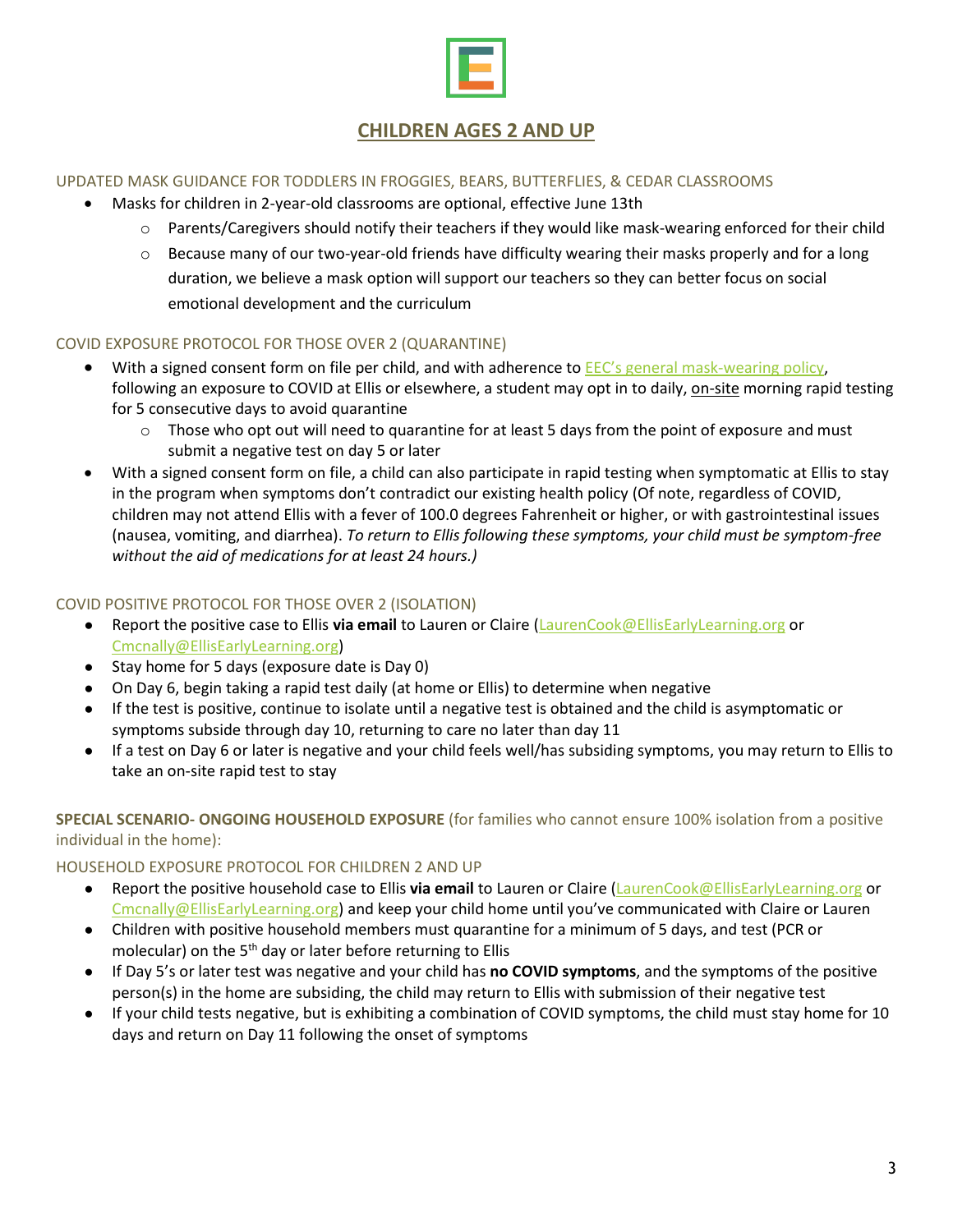

## **SCHOOL AGE PROGRAM CHILDREN**

SCHOOL AGE PROGRAM EXPOSURE PROTOCOL (applies to all unvaccinated School Age friends)

- School Age children participating in a DESE-approved testing program in local schools will not be required to participate in rapid testing at Ellis, though a rapid test at Ellis may be requested by Ellis if concerning symptoms are exhibited following an exposure.
- School Age, unvaccinated children who are exposed at Ellis will be required to rapid test daily for 5 days from exposure, or quarantine if not participating in our test and stay program

#### SCHOOL AGE COVID POSITIVE PROTOCOL (ISOLATION)

- Report the positive case to Ellis **via email** to Lauren or Claire [\(LaurenCook@EllisEarlyLearning.org](mailto:LaurenCook@EllisEarlyLearning.org) or [Cmcnally@EllisEarlyLearning.org\)](mailto:Cmcnally@EllisEarlyLearning.org)
- Stay home for 5 days (exposure date is Day 0)
- On Day 6, take a rapid test at home to determine if still positive
- If the test is positive, continue to isolate until a negative test is obtained or through day 10, returning to care no later than day 11
- If a test on Day 6 or later is negative and your child feels well/has subsiding symptoms, you may return to Ellis the following morning to take an on-site rapid test to stay

## **FULLY VACCINATED CHILDREN AND ADULTS**

#### PROTOCOL FOR EXPOSURE FOR FULLY VACCINATED INDIVIDUALS

- All fully vaccinated individuals are exempt from quarantine requirements, provided they adhere to strict maskwearing.
- Testing is not required following an exposure. However, because Ellis has observed a number of "breakthrough" cases in vaccinated individuals, Ellis will encourage exposed, vaccinated individuals to take a rapid test around Day 5 following exposure, and test at any point if any symptoms develop.

#### FULLY VACCINATED INDIVIDUALS COVID POSITIVE PROTOCOL (ISOLATION)

- Report the positive case to Ellis **via email** to Lauren or Claire [\(LaurenCook@EllisEarlyLearning.org](mailto:LaurenCook@EllisEarlyLearning.org) or [Cmcnally@EllisEarlyLearning.org\)](mailto:Cmcnally@EllisEarlyLearning.org)
- Stay home for 5 days (exposure date is Day 0)
- On Day 5, at home take a rapid or PCR test
- If the test is positive, continue to isolate until a negative test is obtained and the child is asymptomatic or symptoms subside through day 10, returning to care no later than day 11
- If a test on Day 5 or later is negative and your child feels well/has subsiding symptoms, you may return to Ellis the following morning to take an on-site rapid test to stay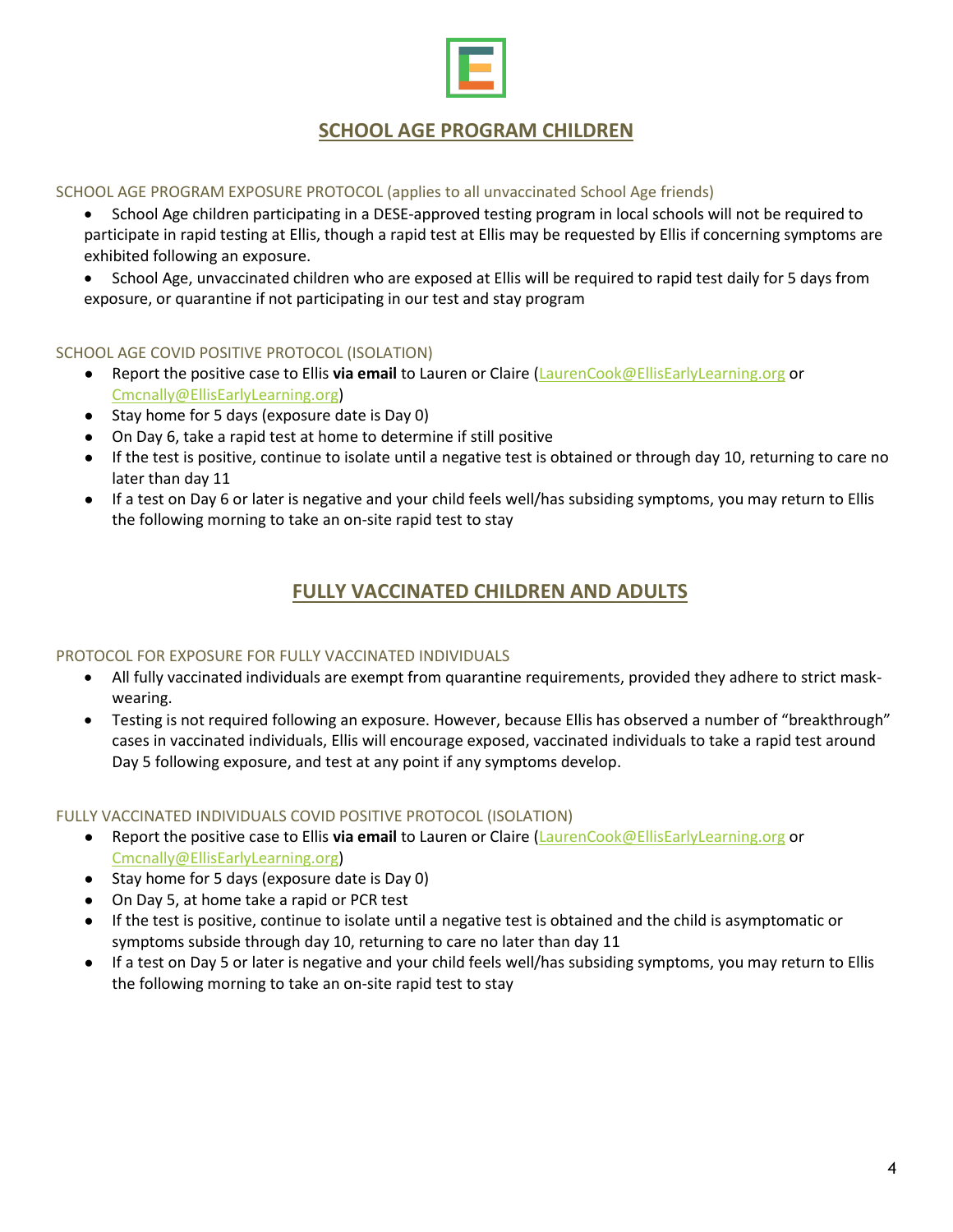

## **ELLIS TEAM PROTOCOLS**

- Unvaccinated team members should follow the protocols for those over age 2
- Vaccinated individuals should follow the protocols for vaccinated individuals outlined above

## **ELLIS SIBLING POLICY**

## *A policy for kiddos who have siblings that have been exposed to COVID*

- Siblings under the age of 2 should be *closely* monitored for symptoms and, ideally, take a PCR test between Days 5-7. Ellis has observed transmission between siblings occur after a number of days.
- Unvaccinated siblings over the age of 2 should be closely monitored for symptoms and, ideally, participate in rapid testing between days 3-6 when at Ellis
- Vaccinated siblings should monitor for symptoms and ideally take a rapid test at Ellis between Days 5-7

## **ELLIS PCR TESTING**

- Ellis children ages 3 and up and their family members are encouraged to participate in Ellis's weekly (now individual) PCR testing as an additional measure of protection against asymptomatic cases
- Ellis children under 3 are only permitted to participate in PCR testing if a medical professional conducts the nasal swab. Ellis will have a series of volunteers to provide this testing to little ones, based on their availability. Therefore, PCR testing may not be provided weekly for those under 3, but as often as we have a volunteer scheduled, those under 3 who are registered will be welcome to test.
- Please email Laura at *Igosenca@ellisearlylearning.org* to register or to volunteer.

## **VISITOR POLICY**

- Families should continue to pick up and drop off their children as swiftly as possible to minimize exposure (under 10 minutes for pickup and drop-off)
- Ellis will ensure non-direct service visitors (e.g. contractors, vendors, etc.) remain socially distant from children and do not meet the definition of exposure, which is defined as being within 6 feet of someone for 15 minutes or more, cumulatively, over a 24 hour period
- All visitors and volunteers are required to be vaccinated and properly masked while at Ellis



## **Ellis Health and Safety Practices and Policies**

## Facial Coverings/Masks

- All adults, staff and families, are required to wear masks inside Ellis buildings.
	- Staff are also required to wear masks outside when with Ellis children
- All children ages 3 4 will be strongly (and lovingly) encouraged to wear a mask regularly (with the exception of naptime and mealtimes)
- All children ages 5 and up (including siblings) are required to wear a mask inside only (with the exception of naptime and mealtimes)

**Related policy for adults:** During your time inside Ellis, masks should be worn properly (securely covering your nose and mouth) at all times. Unfortunately, **failure to comply with our mask policy may result in termination of childcare services at Ellis**. When adults are seen out of compliance, they will receive a friendly reminder, which will followed by an issued written reminder if there is a need. Ellis will document who receives written reminders to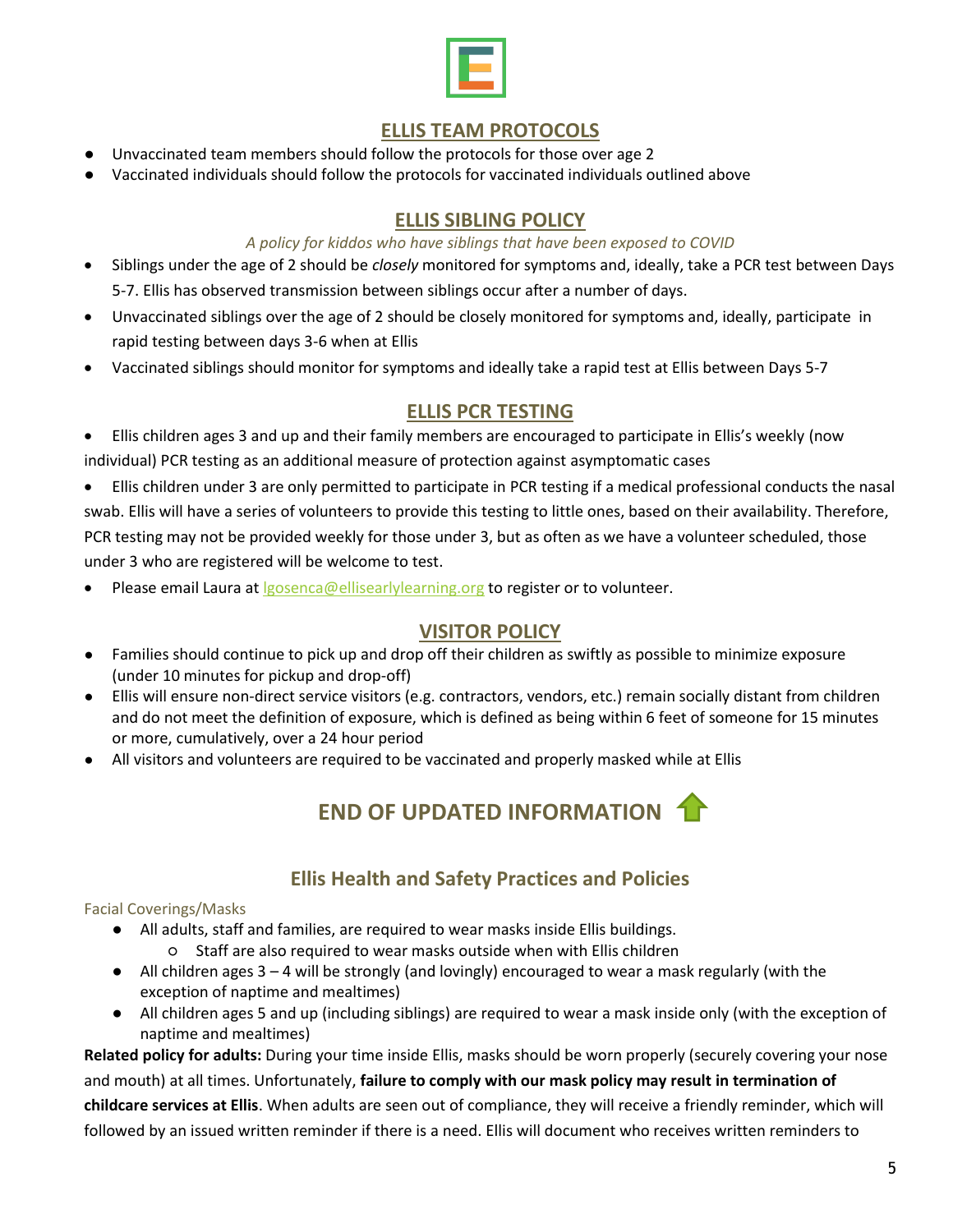

ensure accountability. Adults will receive three warnings (one verbal reminder and two written notices), at which point childcare services will be terminated. *If you or others who handle pickup or drop-off need support obtaining masks, or if you need an accommodation for a documented health condition, please do let us know.*

## COVID Testing and Symptomatic Children

- Ellis now accepts results from PCR, molecular, and rapid tests, though PCR tests are noted for their superior reliability
- A negative test result is required for all children and staff returning from trips involving air travel, regardless of vaccination status
- All Ellis staff members are required to participate in required weekly, onsite COVID testing (PCR)
- Families are welcome and encouraged to register for weekly PCR testing at Ellis (for children 3 and older, and family members)
- The bolded and underlined COVID-19 symptoms below (when they occur alone) require immediate exclusion from care. The non-bolded symptoms will be managed on a case-by-case basis.
	- **Fever (100.0 degrees Fahrenheit or higher,) child, or shaking chills**
	- **Difficulty breathing or shortness of breath**
	- **New loss of taste or smell**
	- **Muscle aches or body aches**
	- Cough (not due to other known cause, such as chronic chough. For persistent coughs, Ellis may request a doctor's note to confirm it's not to RSV or croup)
	- $\overline{\phantom{a}}$  Sore throat, when in combinations with other symptoms
	- Nausea, vomiting, or diarrhea when in combination with other symptoms
	- $-$  Headache when in combination with other symptoms
	- Fatigue, when in combination with other symptoms
	- Nasal congestion or runny nose (not due to other known causes, such as allergies) when in combination with other symptoms
	- Regardless of COVID, children may not attend Ellis with a fever of 100.0 degrees Fahrenheit or higher, or with gastrointestinal issues (nausea, vomiting, and diarrhea). *To return to Ellis following these symptoms, your child must be symptom-free without the aid of medications for at least 24 hours.*
		- Please note, Ellis will be taking a cautious approach to all symptomatic cases during the pandemic.

## Classroom Modifications

- Ellis will continue to keep classrooms separate (in "cohorts") for the foreseeable future
	- Ellis will do our best to keep teachers assigned to their specific classrooms, when possible
	- Ellis hours will remain 8am 5:30pm to accommodate our cohort structure and are also based on staffing availability
- Tooth brushing will not take place during the pandemic
- Meals will remain packaged individually (rather than pre-pandemic family style)